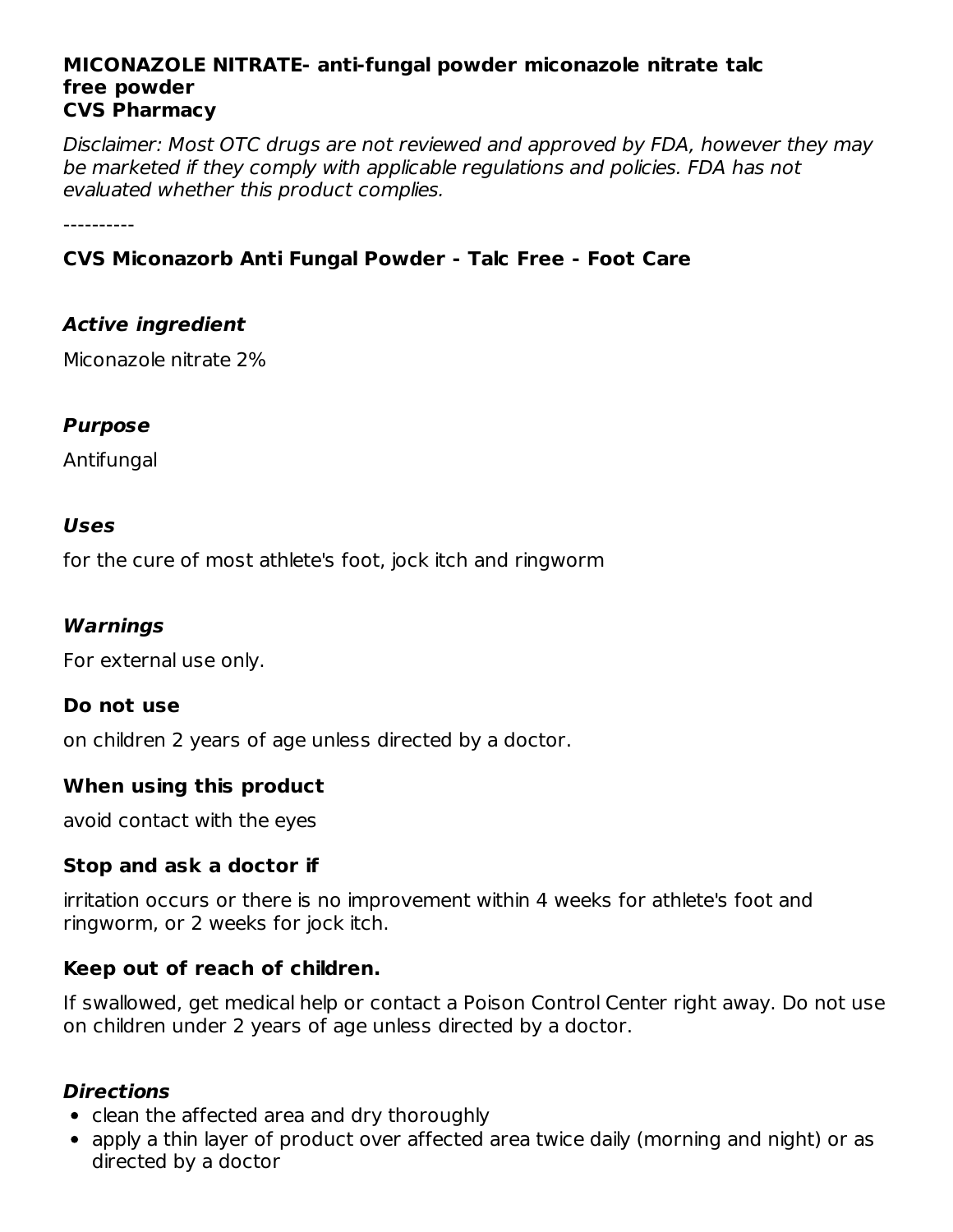- supervise children in the use of this product
- for athlete's foot: pay special attention to spaces between the toes; wear well-fitting, ventilated shoes, and change shoes and socks at least once daily
- for athlete's foot and ringworm, use daily for 4 weeks; for jock itch, use daily for 2 weeks
- if conditions persist longer, consult a doctor
- this product is not effective on the scalp or nails

### **Other information**

- store between 59º 86ºF
- lightly shake bottle to loosen settled powder

### **Inactive ingredients**

allantoin, chloroxylenol, fragrance, imidazolidinyl urea, microcrystalline cellulose, tricalicum phosphate, zea mays (corn) starch

### **Questions?**

call 1-866-964-0939

### **Principal Display Panel**

### **CVS Health**

Moisture Absorbing

### **Anti-Fungal Powder**

### **MICONAZOLE NITRATE 2%**

- Cures & soothes most athlete's foot, jock itch & ringworm
- Relieves chafing, itching, burning & scaling
- Talc free

**NET WT 2.5 OZ (71 g)**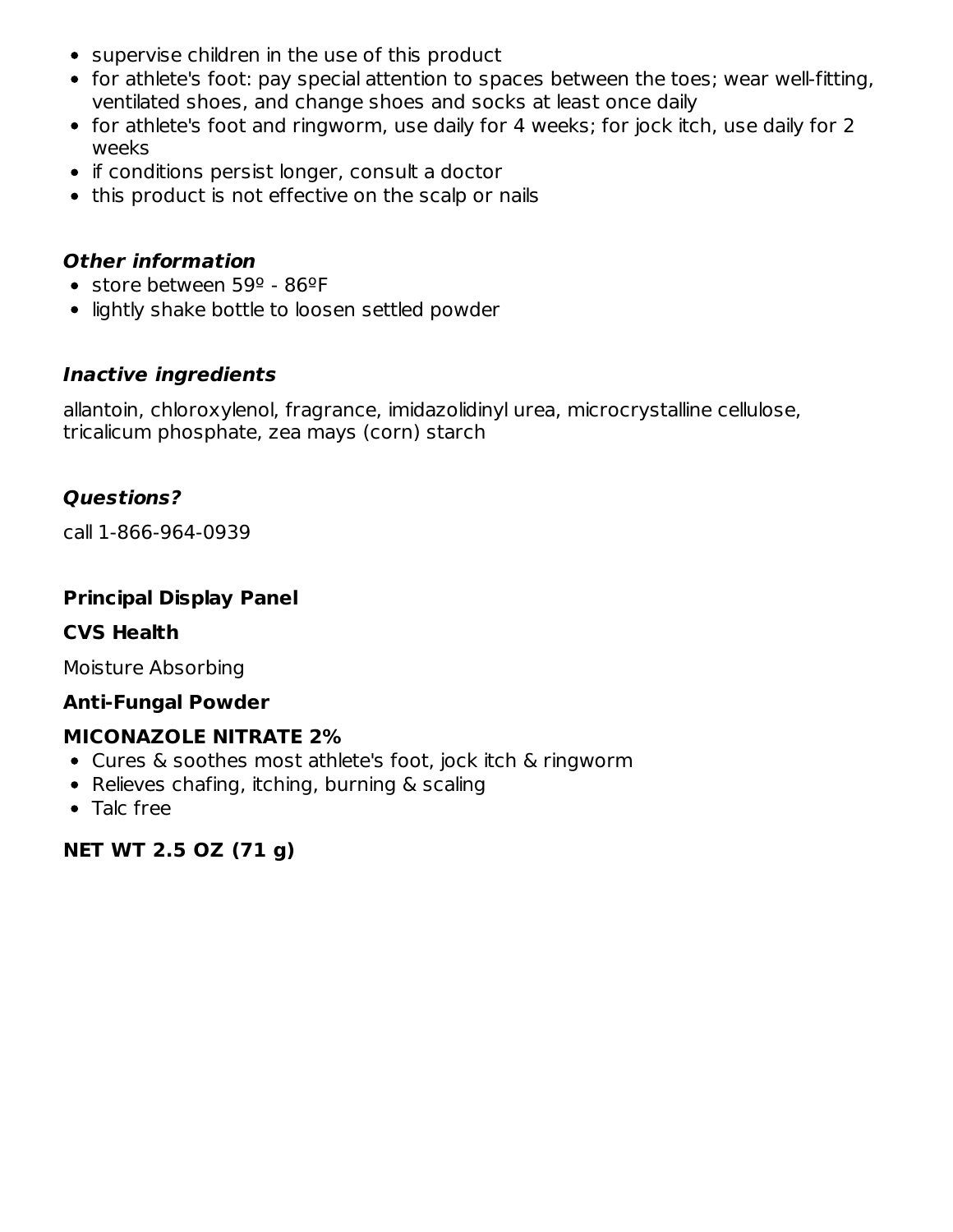

# **MICONAZOLE NITRATE** anti-fungal powder miconazole nitrate talc free powder **Product Information Product Type** HUMAN OTC DRUG **Item Code (Source)** NDC:69842-501 **Route of Administration** TOPICAL **Active Ingredient/Active Moiety Ingredient Name Basis of Strength Strength MICONAZOLE NITRATE** (UNII: VW4H1CYW1K) (MICONAZOLE - UNII:7NNO0D7S5M) MICONAZOLE NITRATE  $\frac{1.42 \text{ g}}{4.2 \text{ g}}$ in 71 g **Inactive Ingredients Ingredient Name Strength ALLANTOIN** (UNII: 344S277G0Z) **CHLOROXYLENOL** (UNII: 0F32U78V2Q) **IMIDUREA** (UNII: M629807ATL) **MICROCRYSTALLINE CELLULOSE** (UNII: OP1R32D61U) **TRICALCIUM PHOSPHATE** (UNII: K4C08XP666) **ZEA MAYS SUBSP. MAYS WHOLE** (UNII: 1G5HNE09V8)